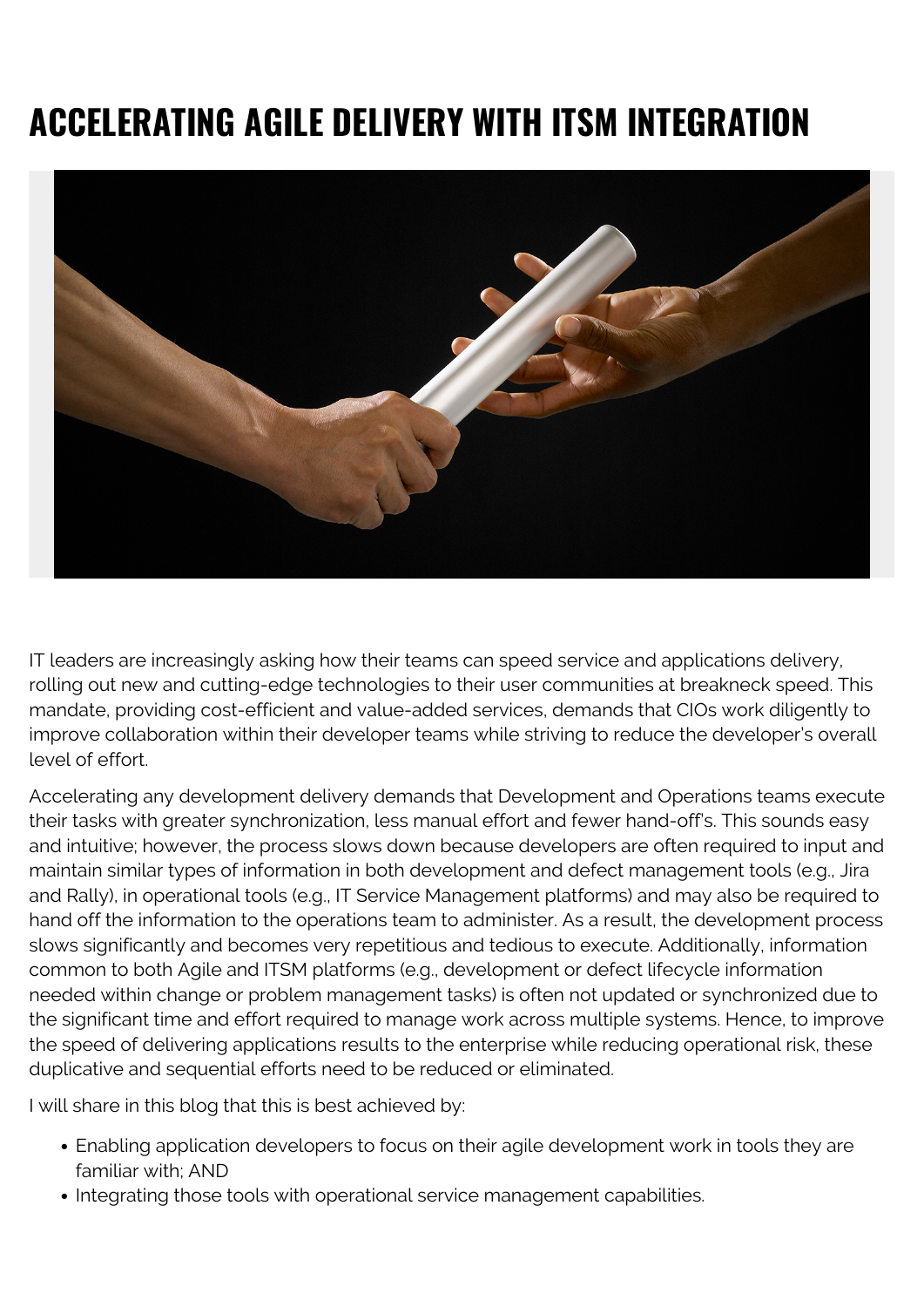As you integrate these capabilities, your development and operations teams will benefit from the increased agility you achieve within your end-to-end Dev/Ops lifecycle.

To arrive at this seamless, agile state, I will illustrate my recommended three step best practice that you can begin using right way. These steps are:

- 1. Identify, prioritize and select the use cases that support your required outcomes;
- 2. Define and design the use case details (e.g., triggers, data, tools, etc.) for your integration; and
- 3. Implement using existing API's or integration tools.

Let's get started with the first step.

## **Identify, prioritize and select the use cases that support your required outcomes**

While many IT leaders and their teams have an awareness of where they struggle and where they can improve with Dev/Ops integration, the ability to gain the greatest and lasting benefit begins with clearly identifying and prioritizing the outcomes and use cases needed to achieve success. There is no single use case or prescriptive set of priorities that applies to all the potential interactions and integrations between Development and Operations. Dev/Ops integration needs are triggered in numerous development and operational scenarios with some common, bi-directional use cases.

Operationally, within ITSM these cases are supported by Incident Management, Change Management and Problem/Defect Management and may require initiation from either the Service Management platform or from within the development lifecycle and the Agile development capabilities. In virtually all cases, some level of bi-directional integration capability is necessary to accomplish the desired outcome.

Below, I describe the use cases most often encountered when integrating Development and Operations using ITSM capabilities. These common use cases should be of assistance in the identification and prioritization of Dev/Ops integrations for your company's needs:

- **Request and Incident Dev-Ops Cases** Requests for new development and enhancements from the business occur constantly. Development tools do not provide an enterprise level digital catalog and request capability that enables a requestor to initiate and track the status of their requests along with all other work they request from IT. Utilizing a tool like **[BMC Helix](https://blogs.bmc.com/it-solutions/digital-workplace.html)** [Digital Workplace](https://blogs.bmc.com/it-solutions/digital-workplace.html) enables development requests to be managed like all other IT requests. What follows are a couple of use cases emerging that integrate the request process for development work between BMC Helix Digital workplace and a set of development tools (Jira):
	- **Use Case 1: Create Jira User Story from a Digital Workplace Request**
	- **Use Case 2: Jira User Story Updates update the originating Request Progress**
- **Change and Development System Use Cases** New development is often initiated from within the development cycle in the form of Agile "User Stories," or other identified development triggers and events. Developers initiate and track this work within their development tools such as Jira or Rally as a part of the Agile development cycle. Yet, much of that work also needs to initiate Change Records to ensure the proper levels of rigor and compliance are applied. As a result, information that is tracked in the development tools must also be established and synchronized with change records, thus requiring duplicate effort and lost time. The following use cases that support integration between Change Management and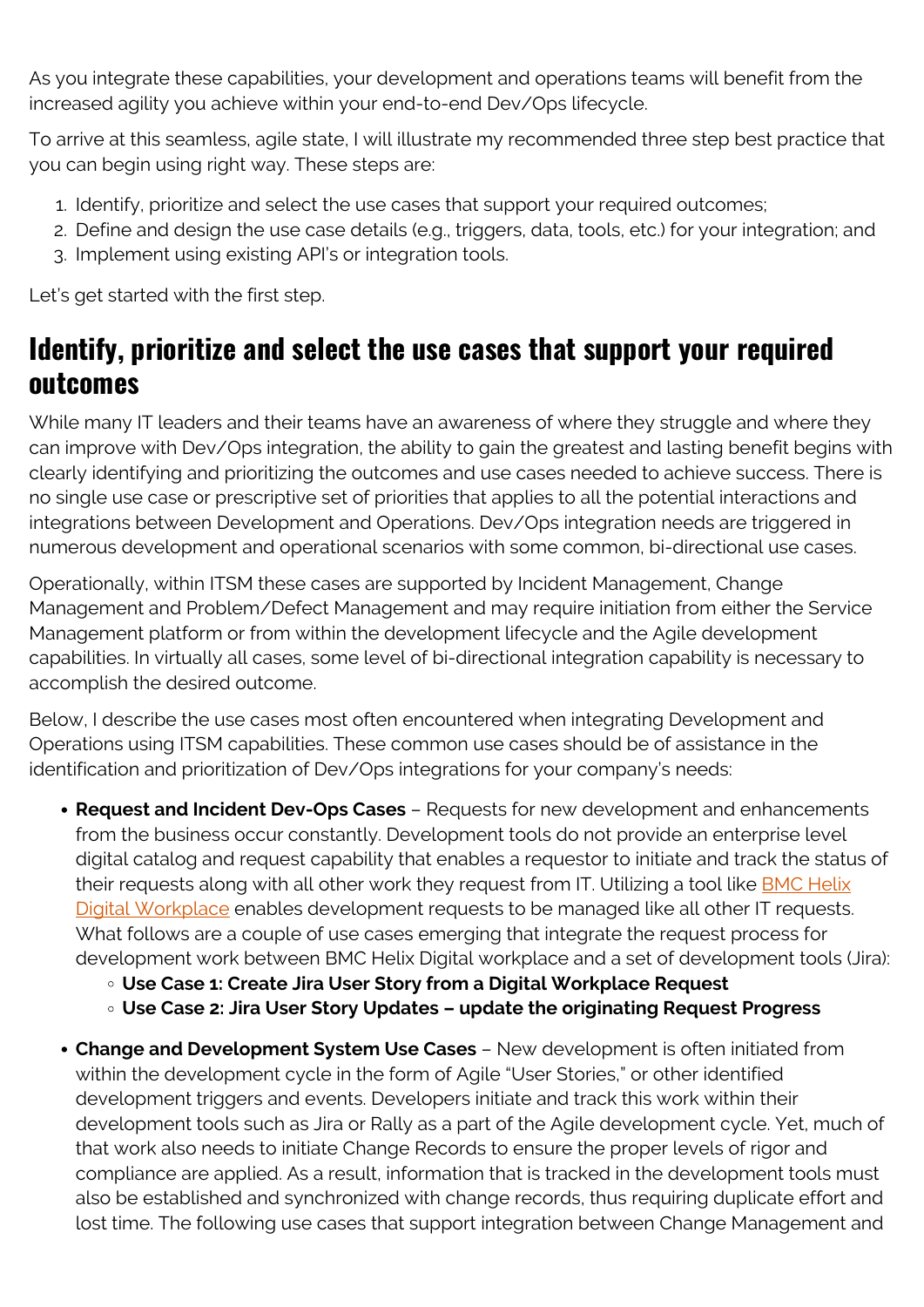development tools, such as Jira, can significantly reduce the amount of time spent managing change records and tasks as well as ensure change compliance and risk requirements are fully addressed with reduced effort:

- **Use Case 3: Jira Development project needs to initiate a change request CRQ**
- **Use Case 4: Jira Project needs to update a CRQ/Task based upon defined development activities**
- **Use Case 5: Operational updates within Change trigger actions in Jira**
- **Problem/Defect Management Use Cases** New problems are often identified in both operations and within the development and release cycle as "Defect" backlog for developers to work. For new problems identified in ITSM operations, this requires creating new defect records and then tracking constant updates to those records back in the parent problem record. Conversely, defects found during application/service testing and not fixed need to be established as problems and potentially known error records within ITSM. Managing all these records and the constant updates is very time-consuming. If done poorly, IT operational teams may not have visibility into known problems or errors. Teams are demanding a better way of streamlining the information between problem management and defect management to minimize manual efforts and ensure information is current within both systems. The use cases supporting the integration with problem management and defect management that help minimize work and increase visibility to defect work include:
	- **Use Case 6; A Problem Record is raised. Create Problem Backlog Record in Jira**
	- **Use Case 7: Problem management monitors Jira for Updates to problems**
	- **Use Case 8: On Demand Update to the Problem Record**
	- **Use Case 9: New Defects found during development testing (not addressed) are transferred to backlog and need a Problem/Known error (and possibly workarounds) created.**

## **Define and Design the Use Case Details**

Once the use cases that provide the most value to your business have been agreed upon, you should design the detail that will deliver the integration. This includes defining the data that will pass back and forth, the timing and events within the process, and the tool that triggers the execution of the automation/integration. This will also help you identify the best tools to support the integration described in the last step below. We recommend taking a rapid, Agile development approach to the integration design and starting with designing the initial set of attributes and capabilities needed. Lastly, I recommend executing in your integration design using incremental sprints with regular check-ins.

## **Implement the integrations**

To implement your well-defined requirements, look to your existing, out-of-the-box integrations within your [BMC Helix ITSM.](https://blogs.bmc.com/it-solutions/bmc-helix-itsm.html) Remedy provides foundational support for some of the basic use cases such as items 1 and 2 listed above. Rest API's are also available within Remedy to enable direct integration where the design requires. In addition, BMC's tools such as **TrueSight Orchestration** and [Control-M](https://blogs.bmc.com/it-solutions/control-m.html) can help you deliver integration outcomes. For unique use cases that aren't delivered with out-of-the-box capabilities, **[BMC Helix Platform](https://blogs.bmc.com/it-solutions/bmc-helix-platform.html)** provides capabilities to quickly build and enhance integrations as needed between Remedy and your Agile development platforms to meet and extend your unique outcomes.